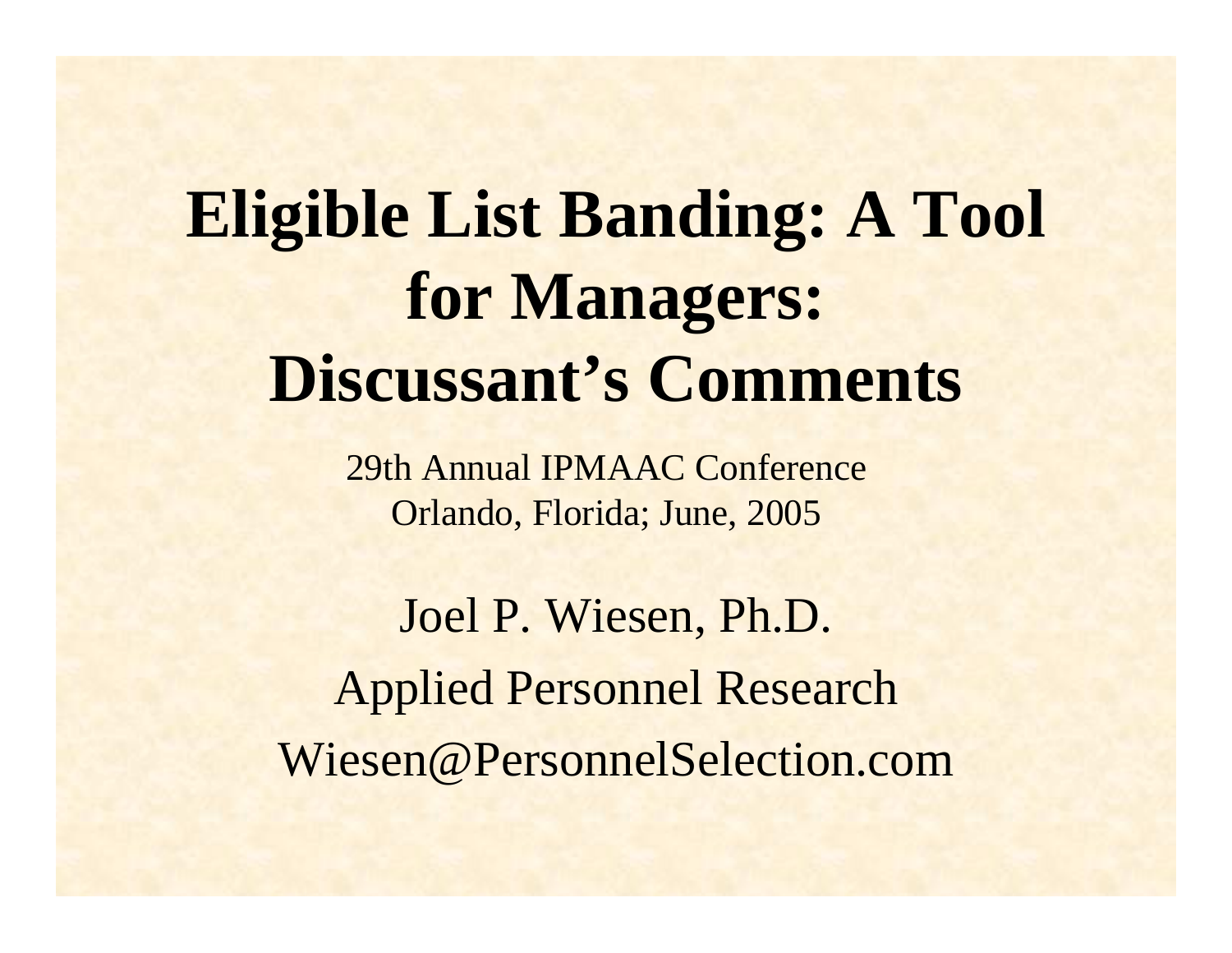# **Merit System**

#### • **Valid**

- Choose the best candidate
- **Fair** 
	- -Fair to both individuals and groups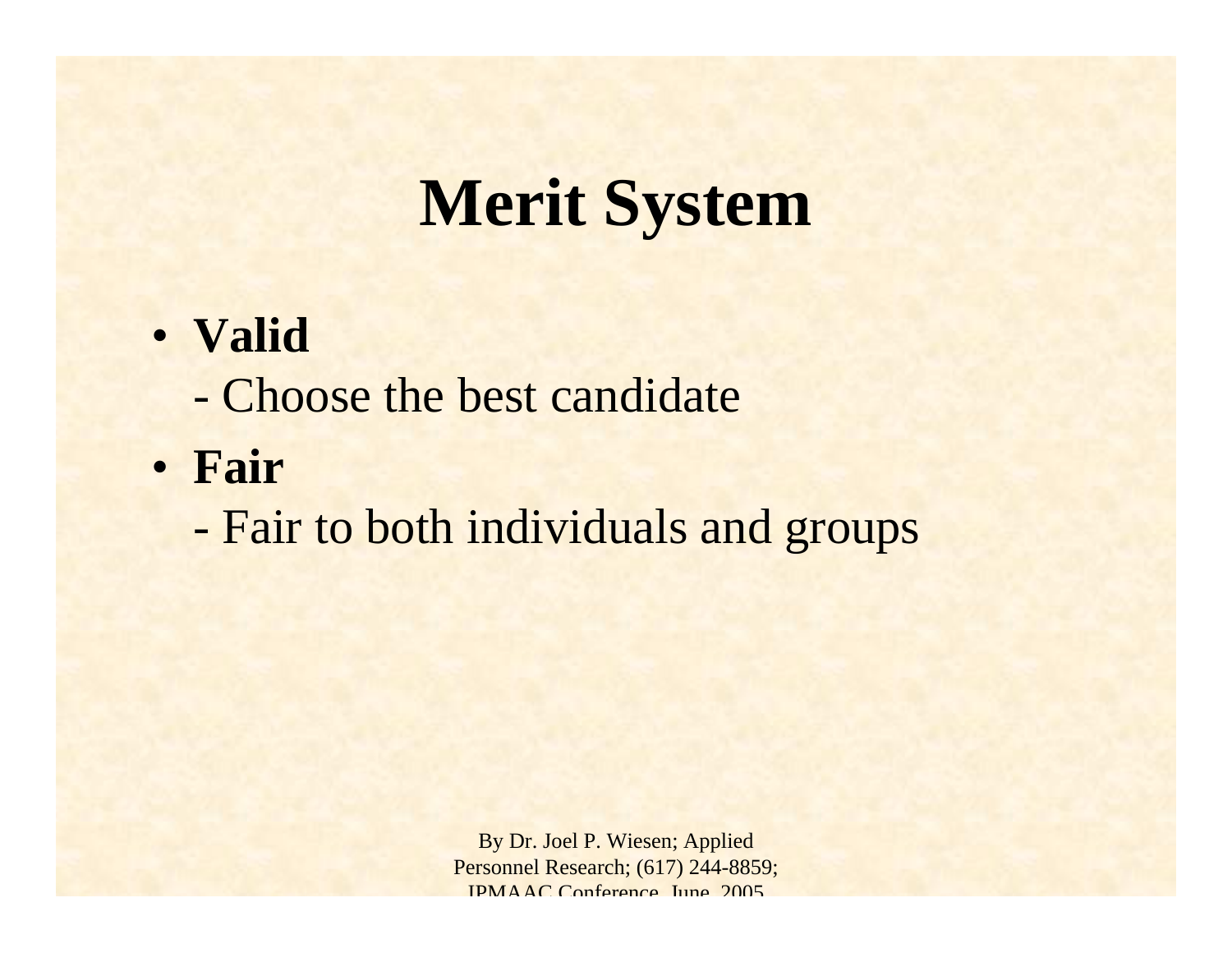### **Banding and Merit System**

- **Are bands new to the merit system?** -Rule of 3 is banding
- **Are bands consistent with merit system?** -Not if choice is on patronage/nepotism
- **Random choice is not merit**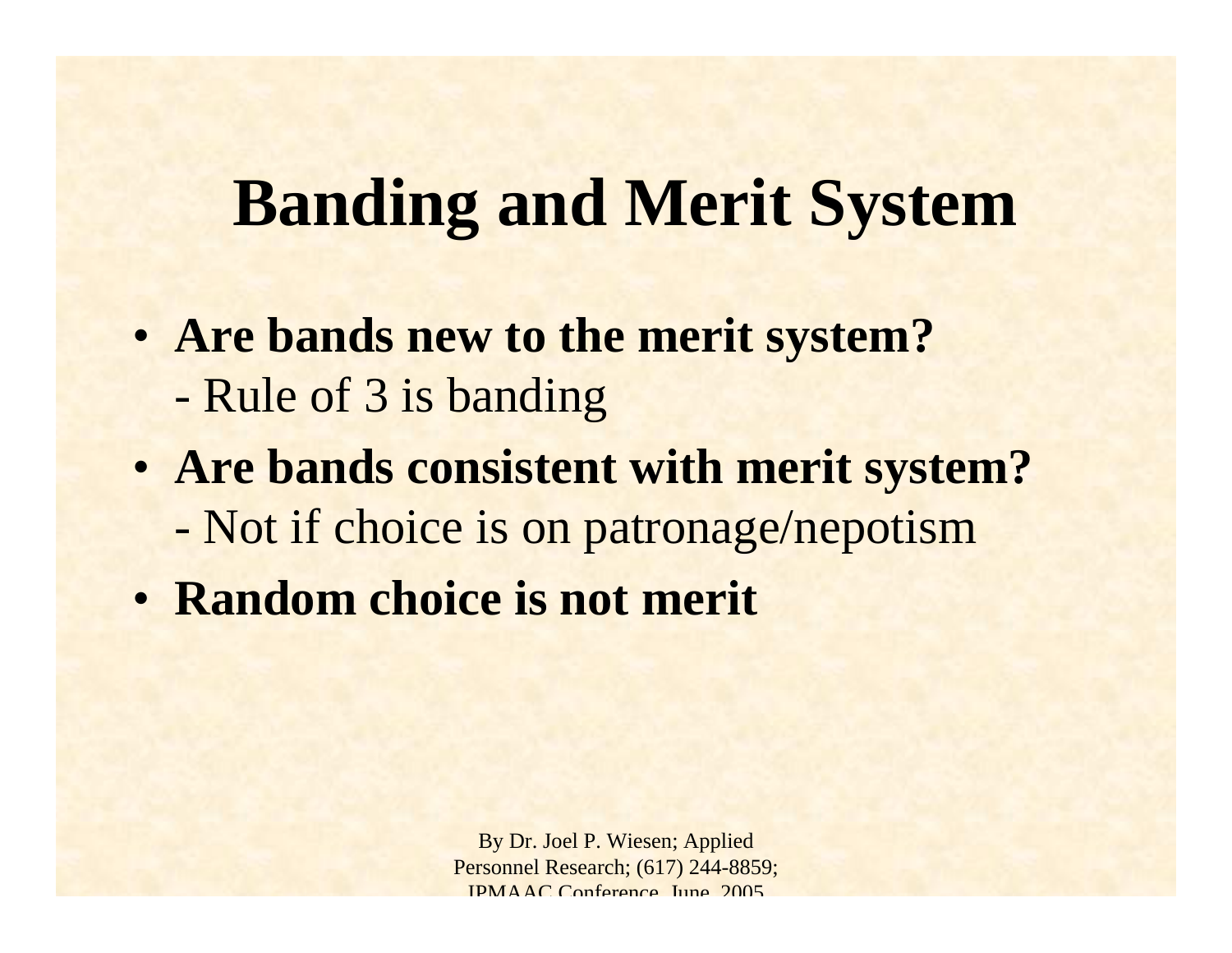# **Are We Throwing Away Data?**

- **Yes, we will throw away data.** -Especially with wide bands
- **Is it ok to throw away information?**
- **Difference between 90 and 100**-On average this is a big difference
- **Are there valid benefits of banding?**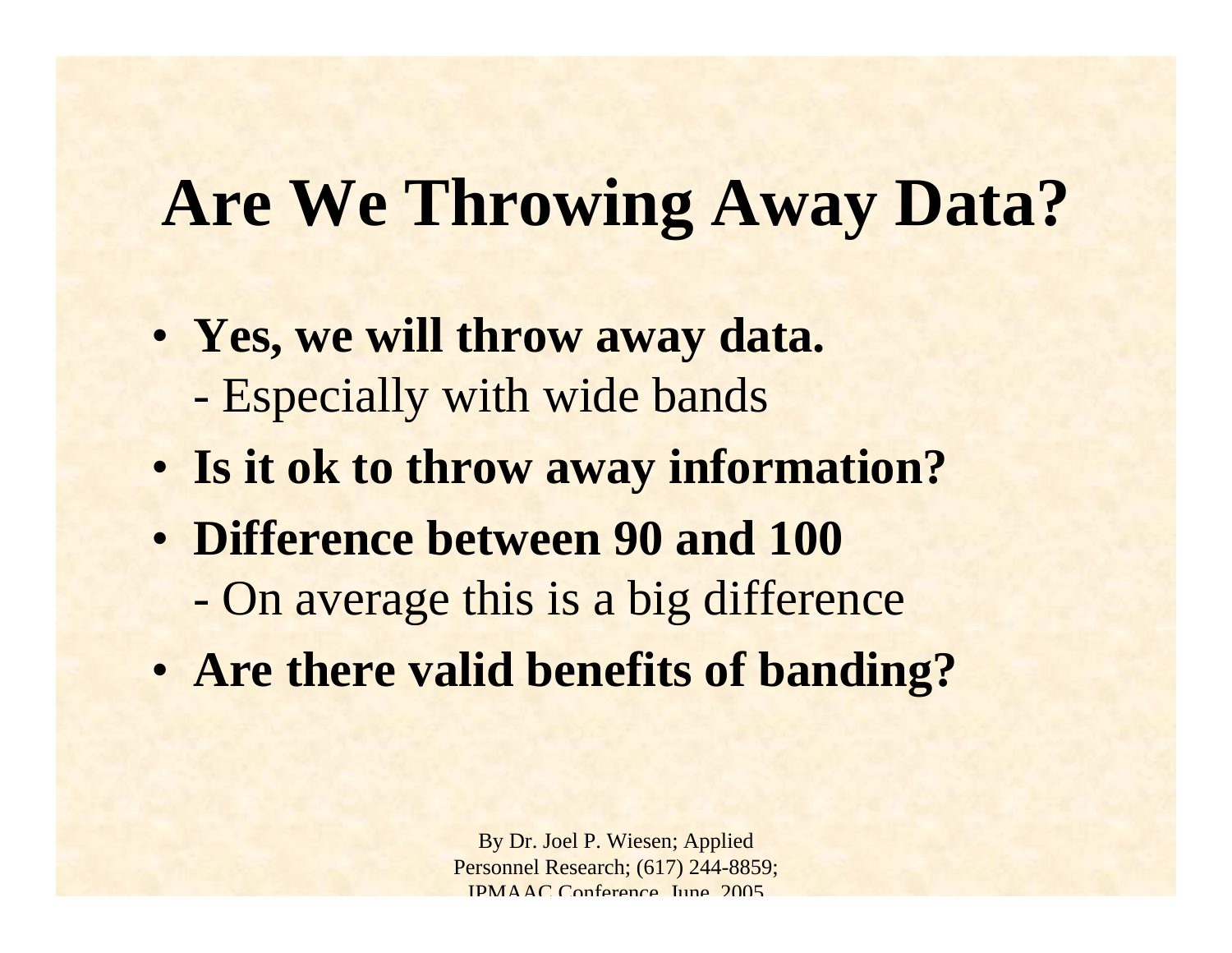### **Psychometric View**

- **How much information is thrown away?**
	- -Compared to what?
	- -What new, additional data is added?
- **How will you choose within a band?**
	- -Random: not merit, not really unfair
	- -Nepotism, Political Patronage
	- -Arbitrary: Not ideal, not merit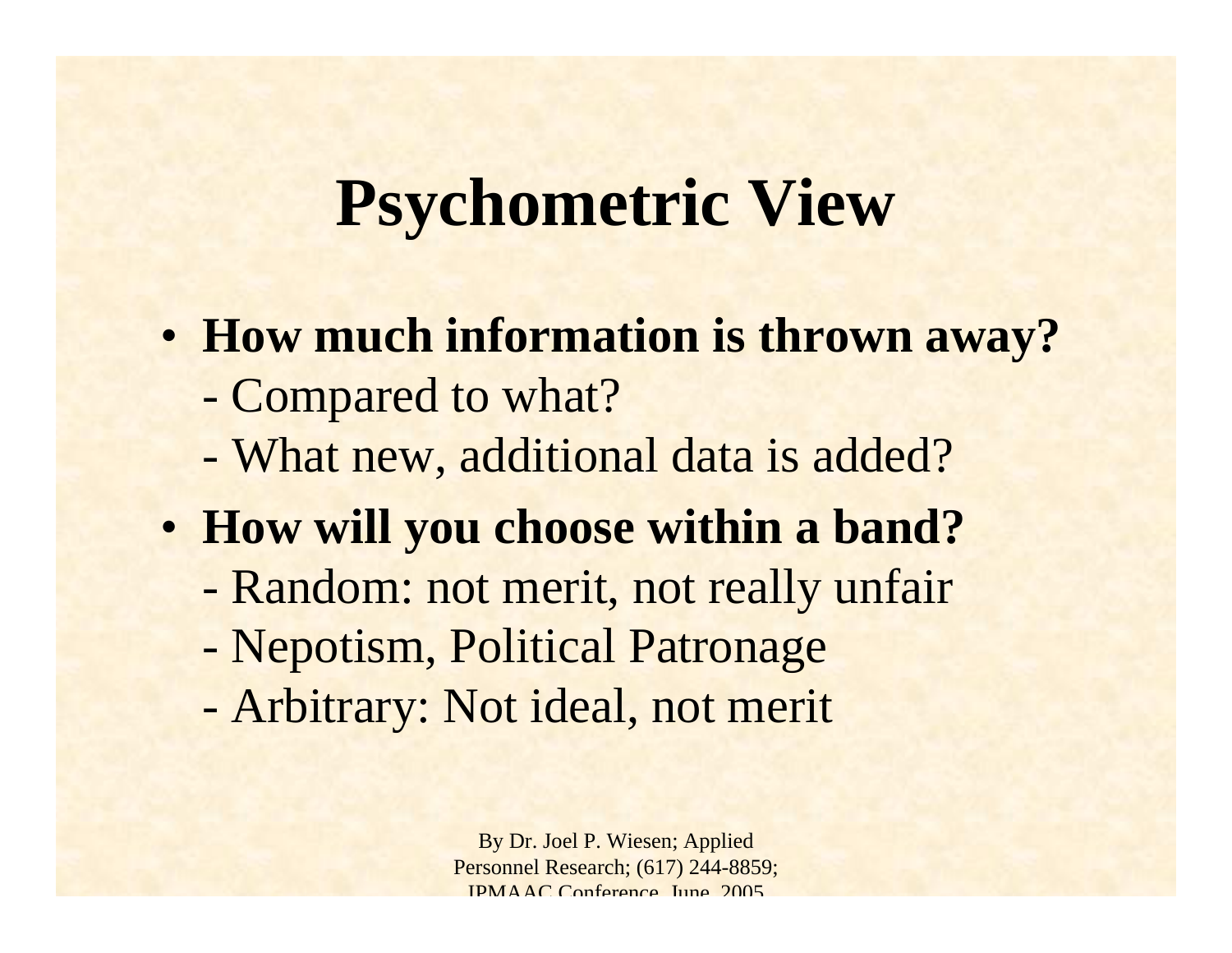# **Valid Choices w/in Bands**

- **Motivation/enthusiasm**
- **Oral Communication**
- **Sociability**
- **Creativity**
- **Other KSAPs not otherwise measured**
- **KSAPs measured already (that's OK)**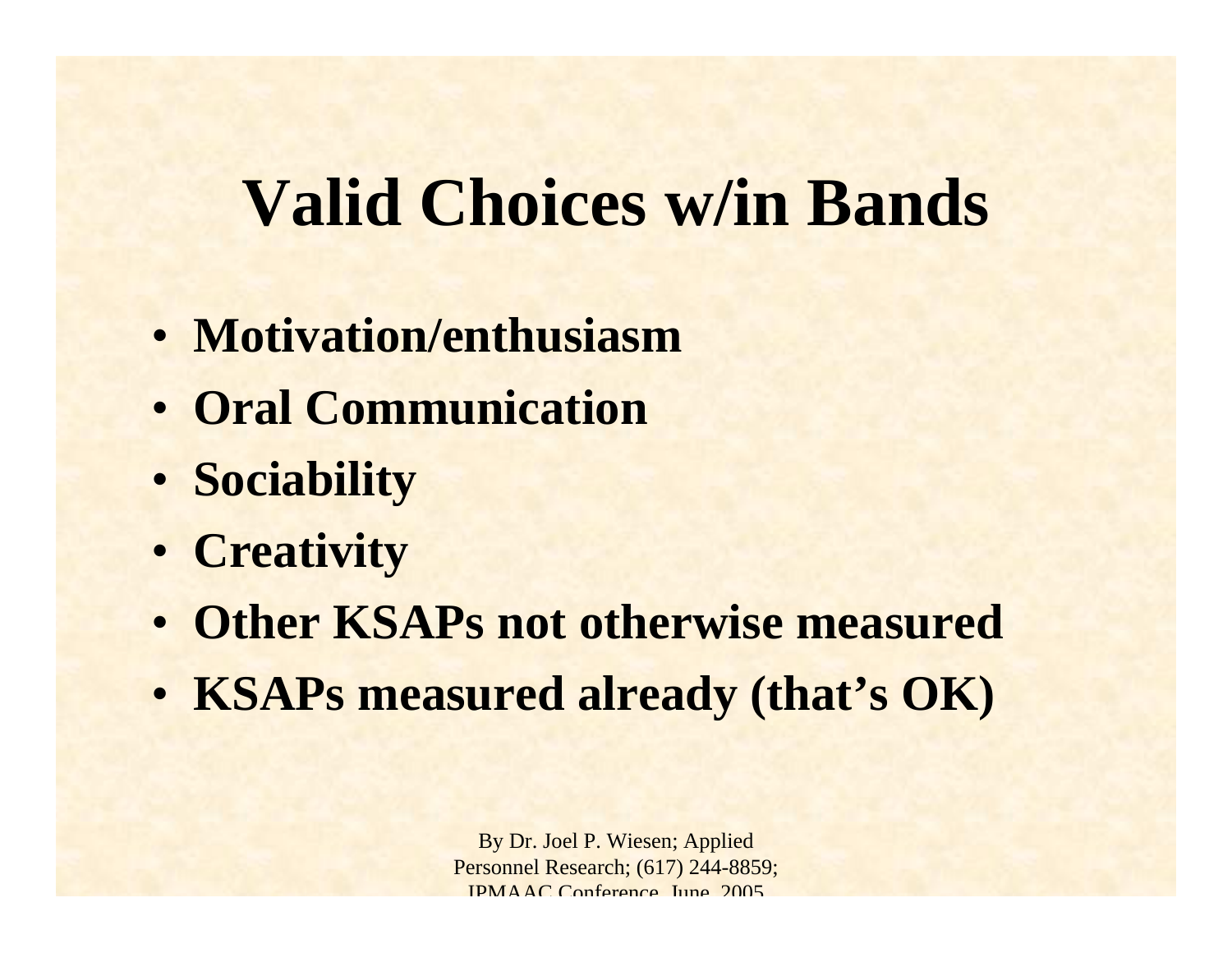### **What of Ethnicity?**

- **Promotes fairness for groups**
- **Promotes diversity** -Useful for some jobs
- **Legality?**
	- -1991 CRA prohibits dual lists
	- -EEOC/DOJ emphasize groups
	- These seem to be in conflict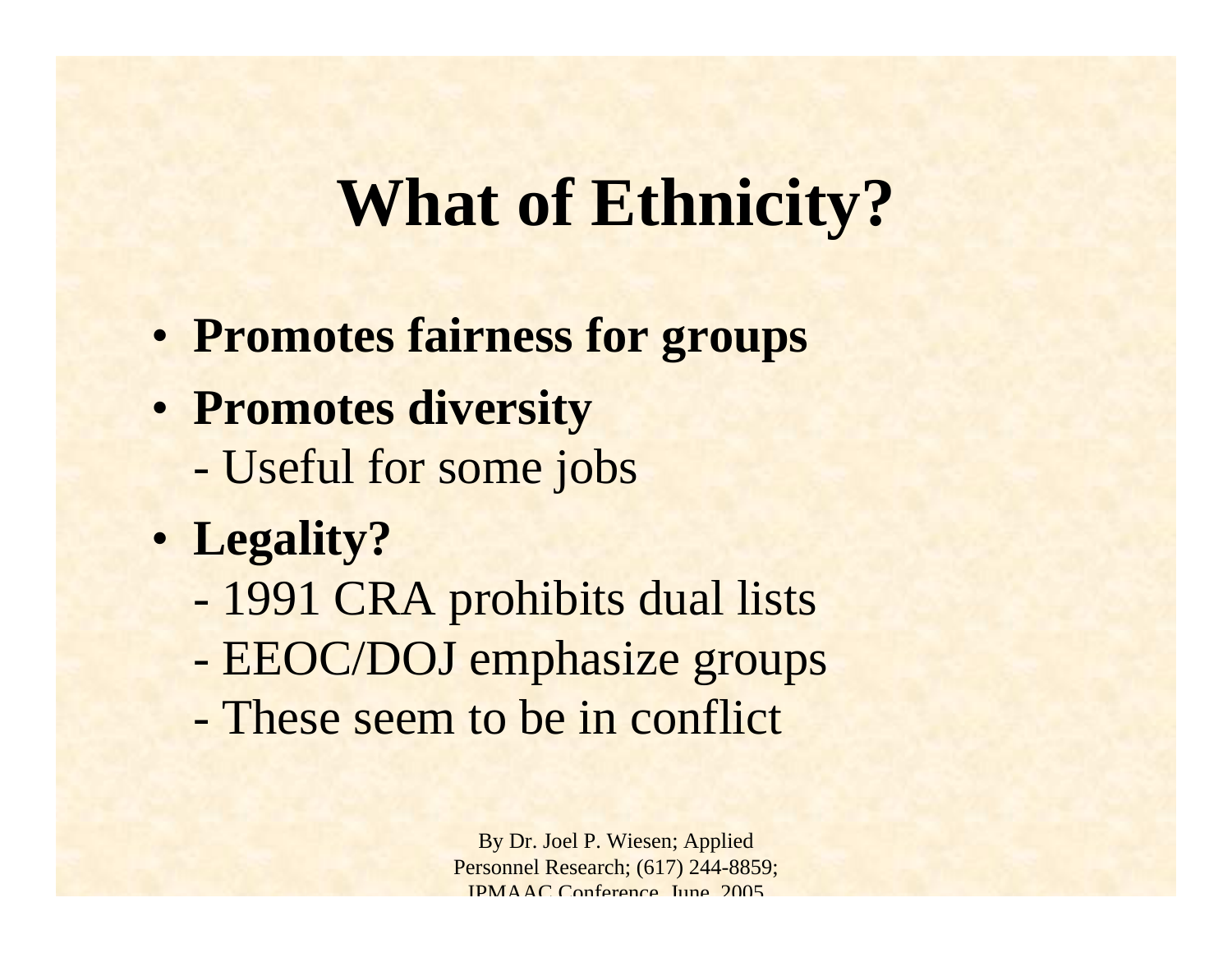- **Controls to assess/stop patronage**
- **Lit. on banding, including textbook**
- **Banding not new: rule of 3**
- **There are good reasons for banding:** 
	- measurement error, so use two measures of a KSAP
	- assess areas not yet assessed: organizational fit
- **1991 CRA ruled out dual lists**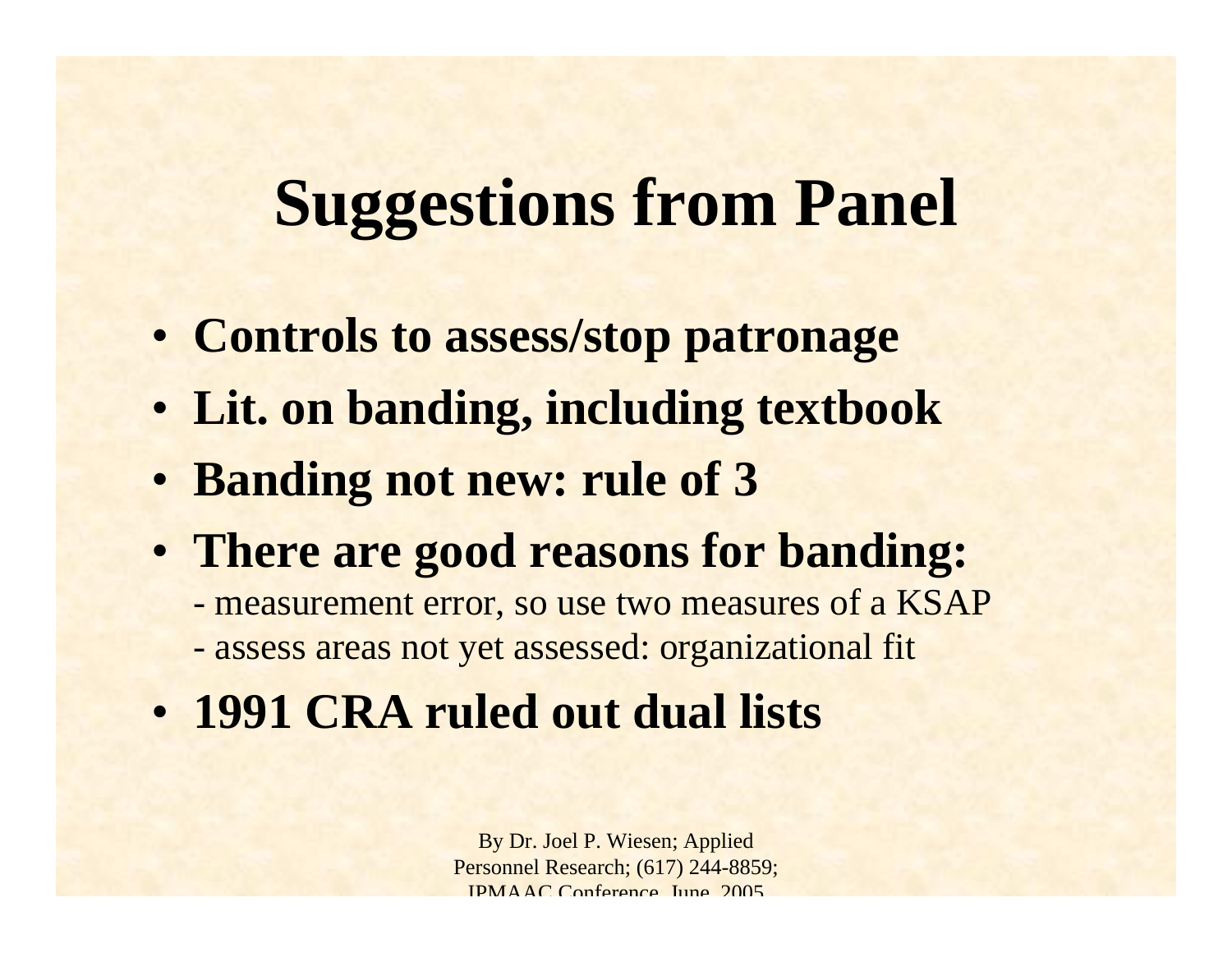#### • **Fixed or sliding bands**

- -Large bands help diversity
- **Statistical vs. administrative bands**
- **Need good recruitment for diversity**
- **Need wide bands for diversity**
- **Sliding bands work better than fixed**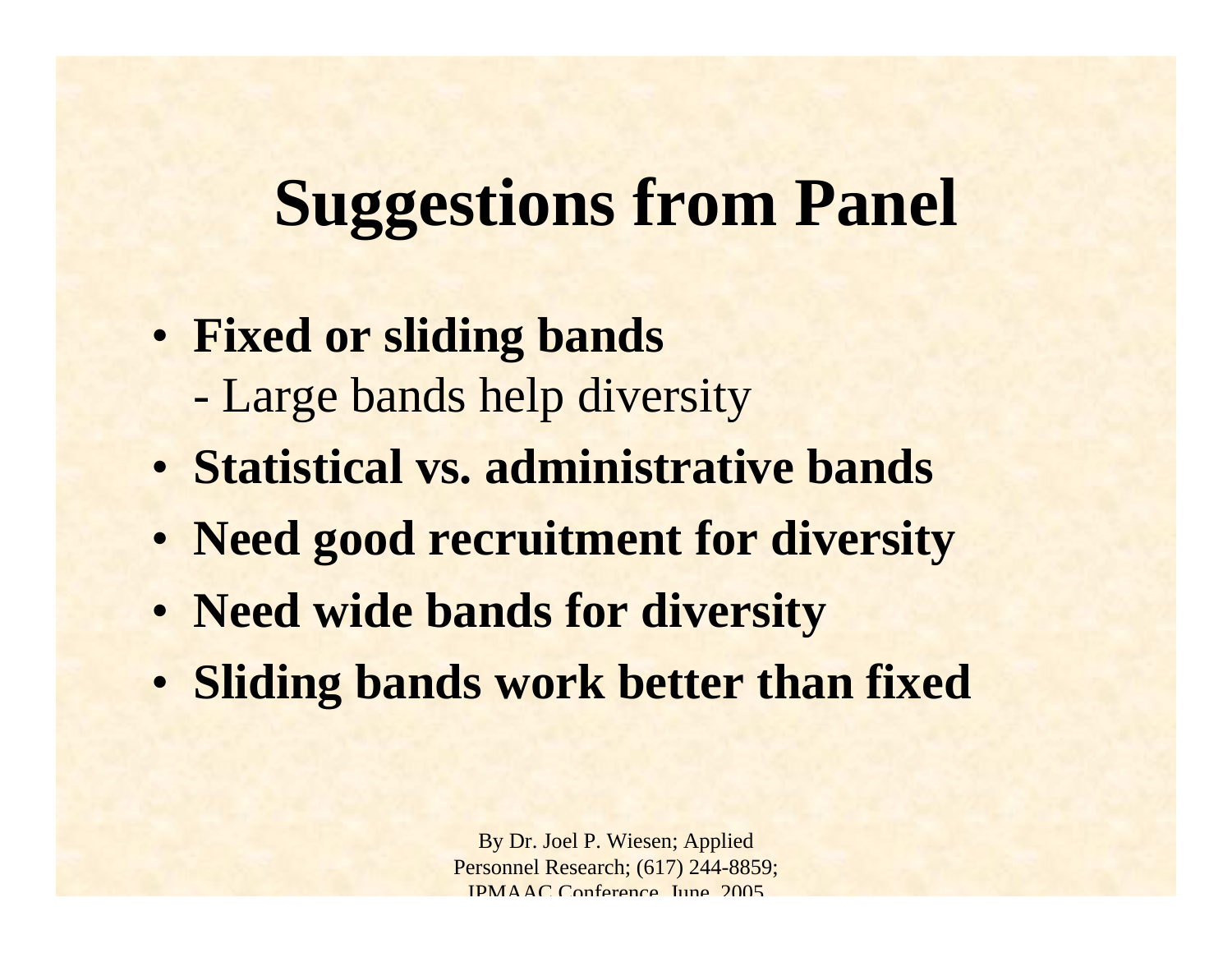- **Preference for minorities within bands**
	- -May be challenged legally
	- -Certain challenge vs. potential challenge
- **Banding is only one AA tool**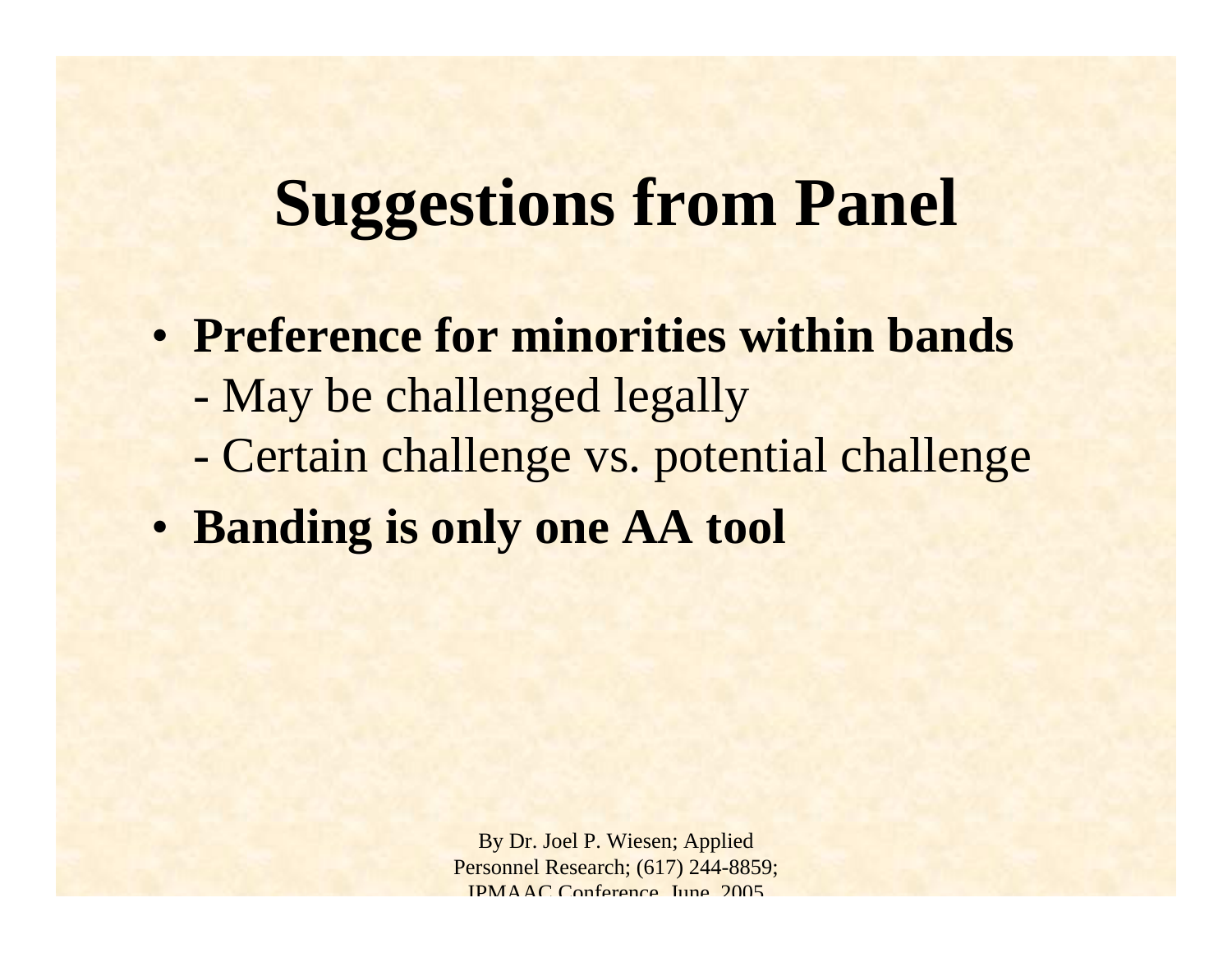#### • **Latest Q&A draft**

- Decision w/in band is a selection decision
- -Certain challenge vs. potential challenge
- **Central HR is fatter target** (as I see it) -Higher probability of challenge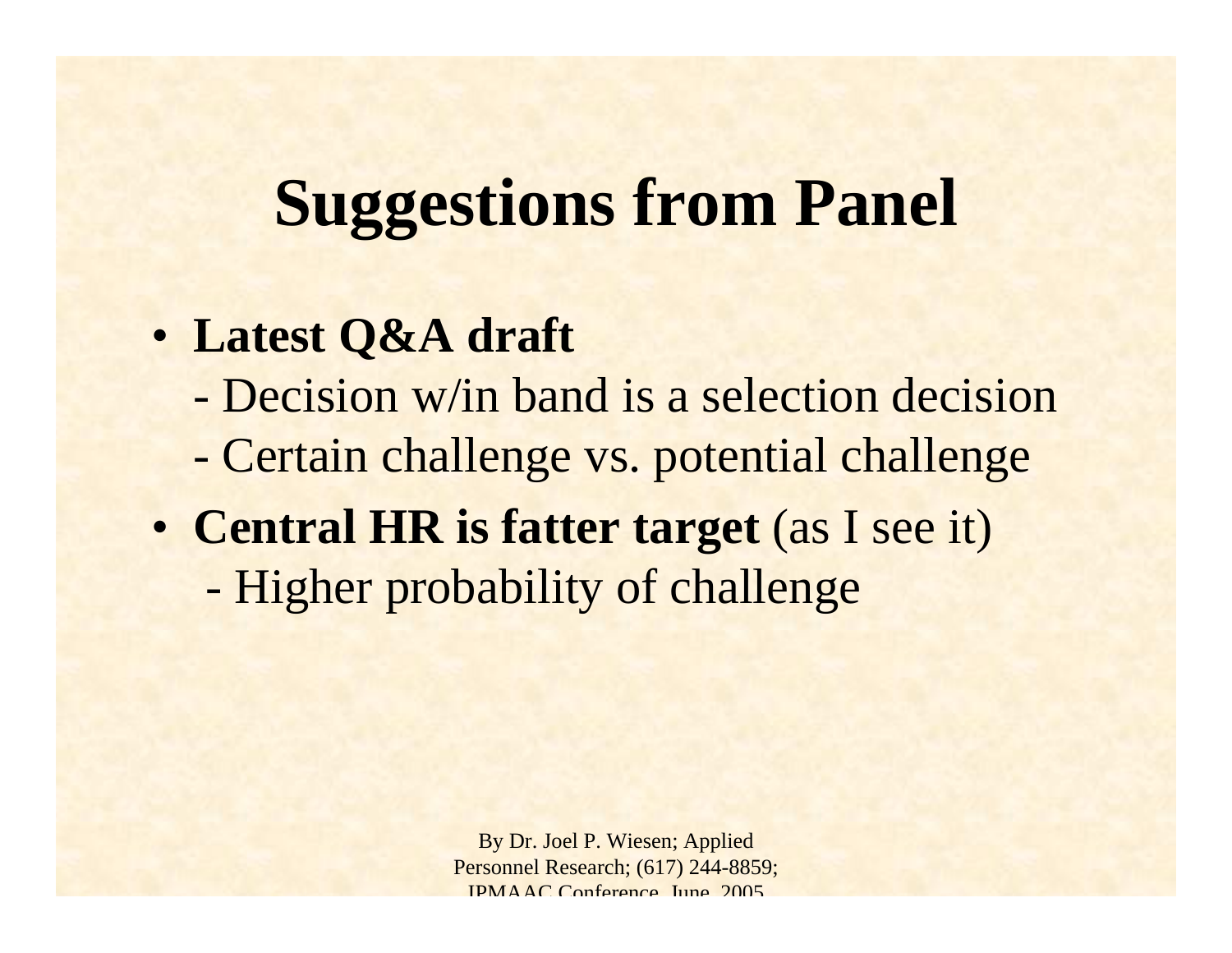- **Targeted selection of minorities?**
- **Redressing past discrimination**
- **Select validly within bands**
- **What level of preference is legal?** -Check with your legal counsel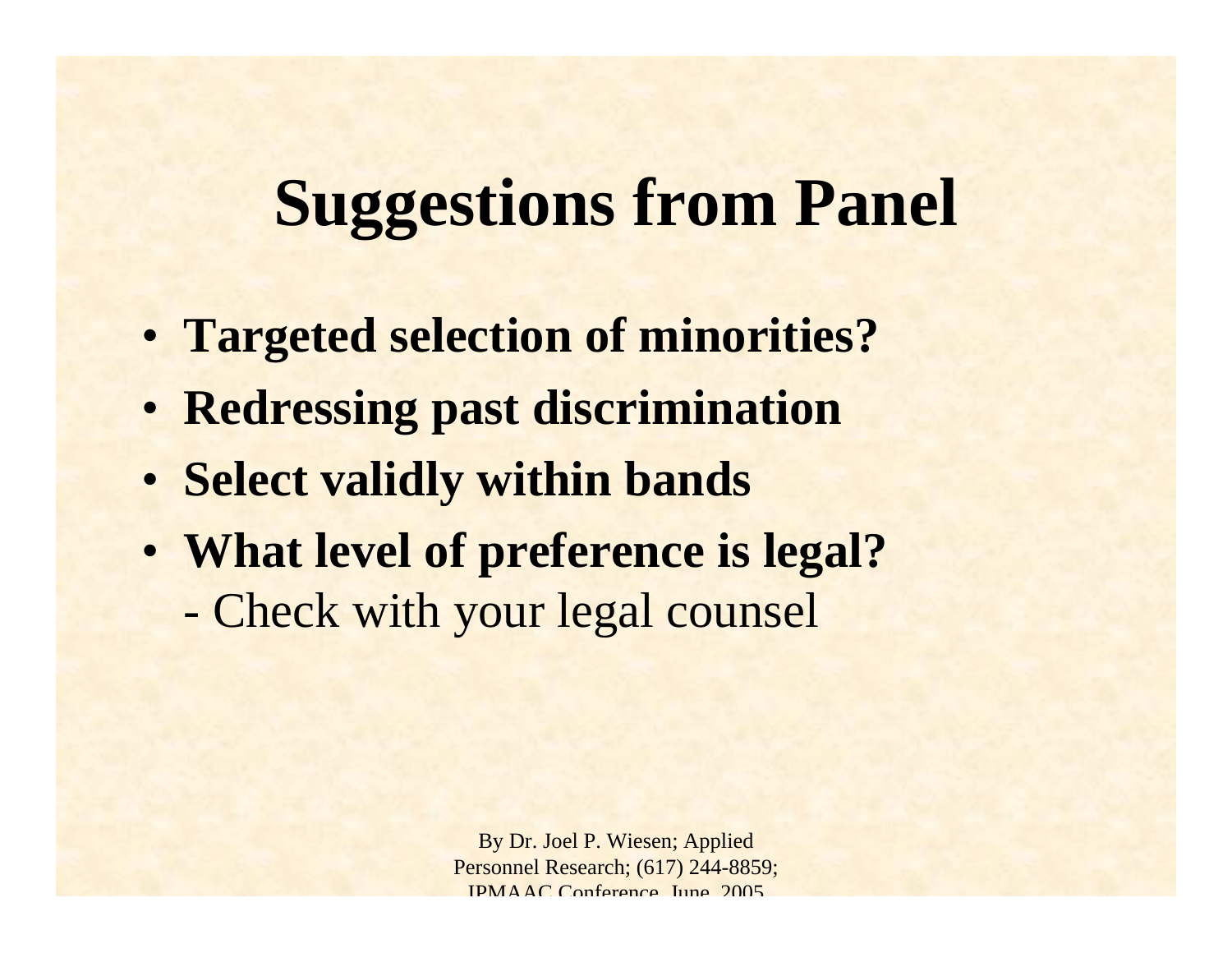- **Teach agency managers about selection** -Help agency managers select validly
- **Stick with rule of 3 or 5**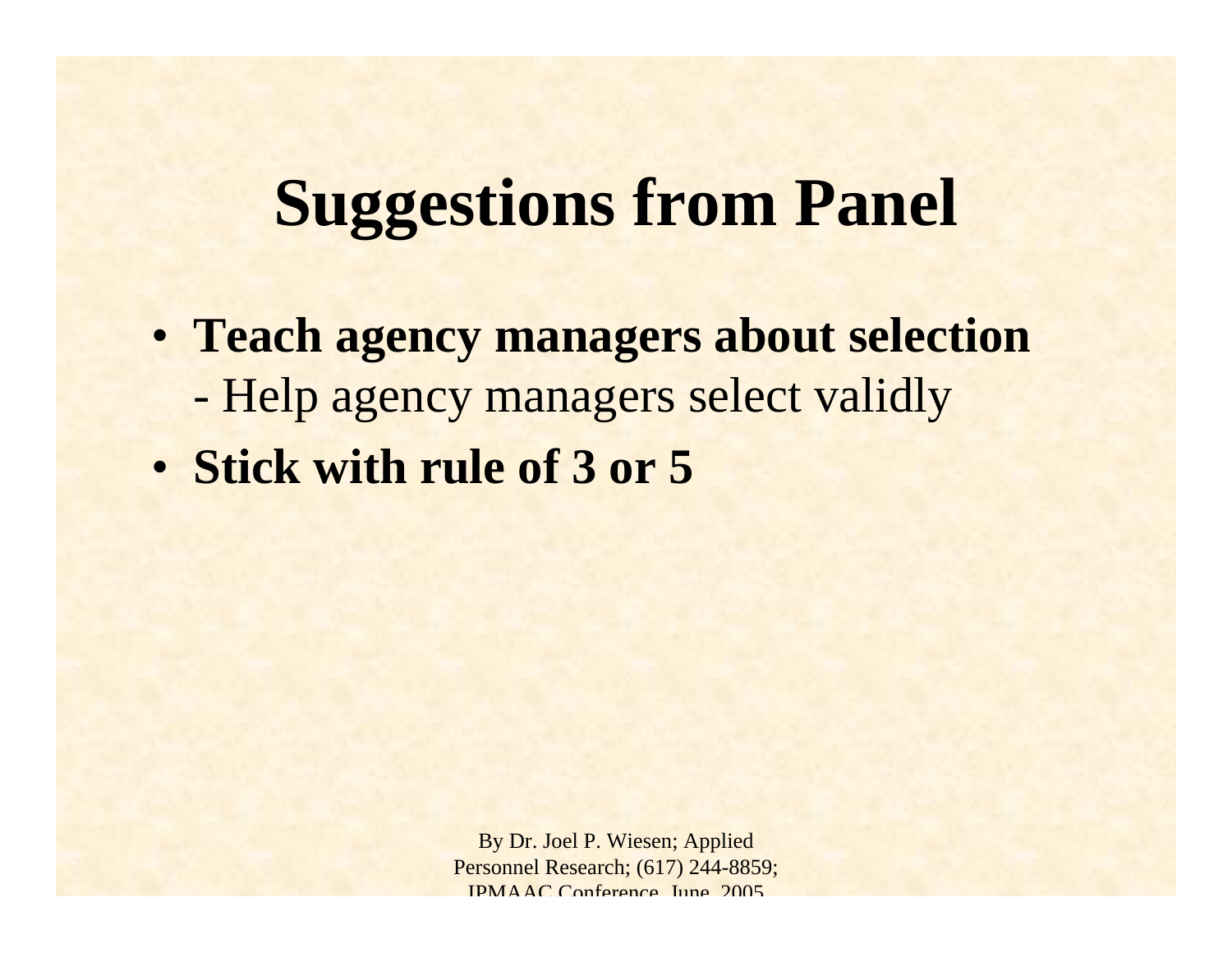- **Rule of 3** (i.e., 3 people) -Lists get clogged up after first certifications
- **Bands of 5 points abandoned early on**
- **Use Bands of 10 points**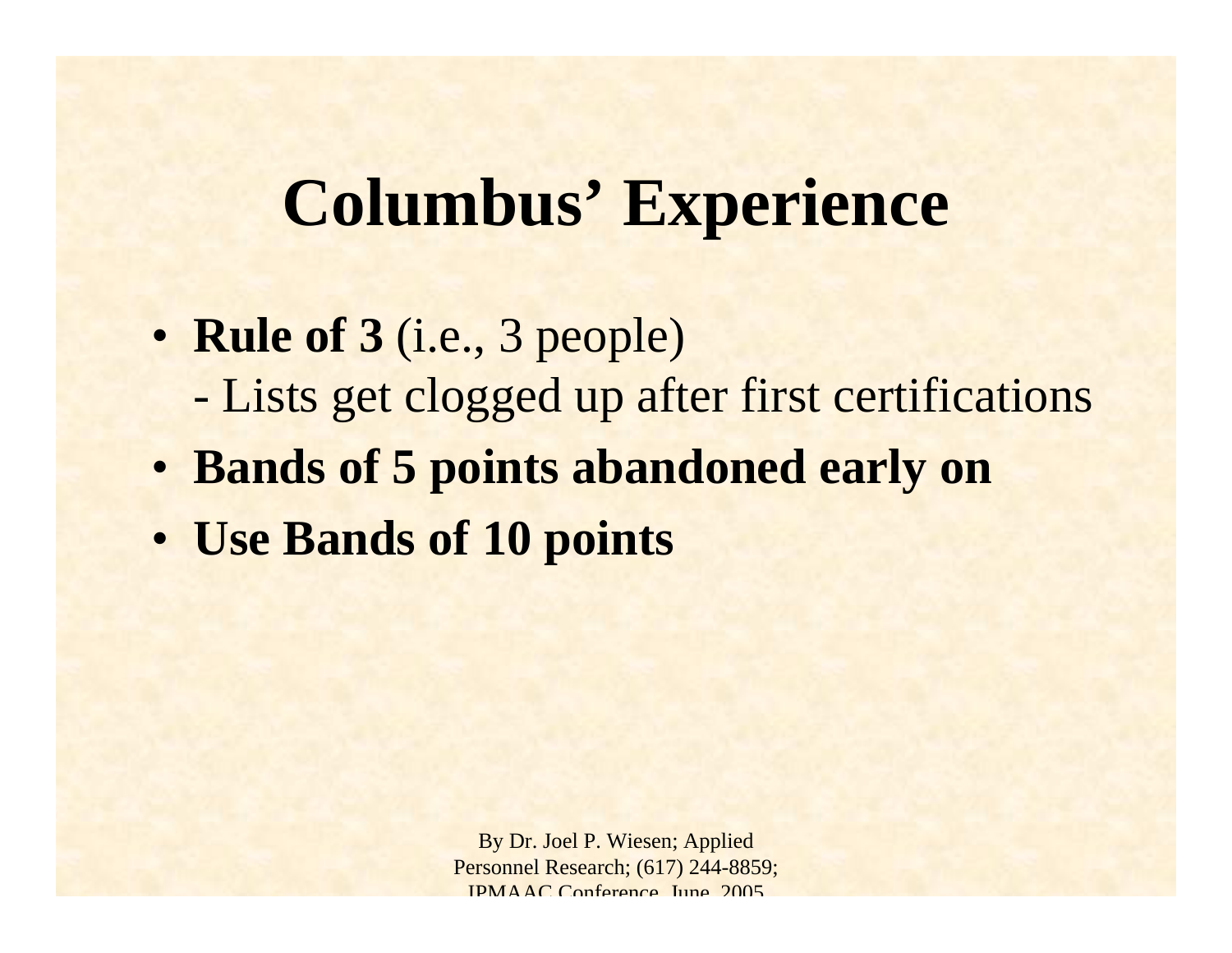- **Mandate: Replace rule of 3**
- **Public safety works differently**
- **Decentralized HR chooses from list**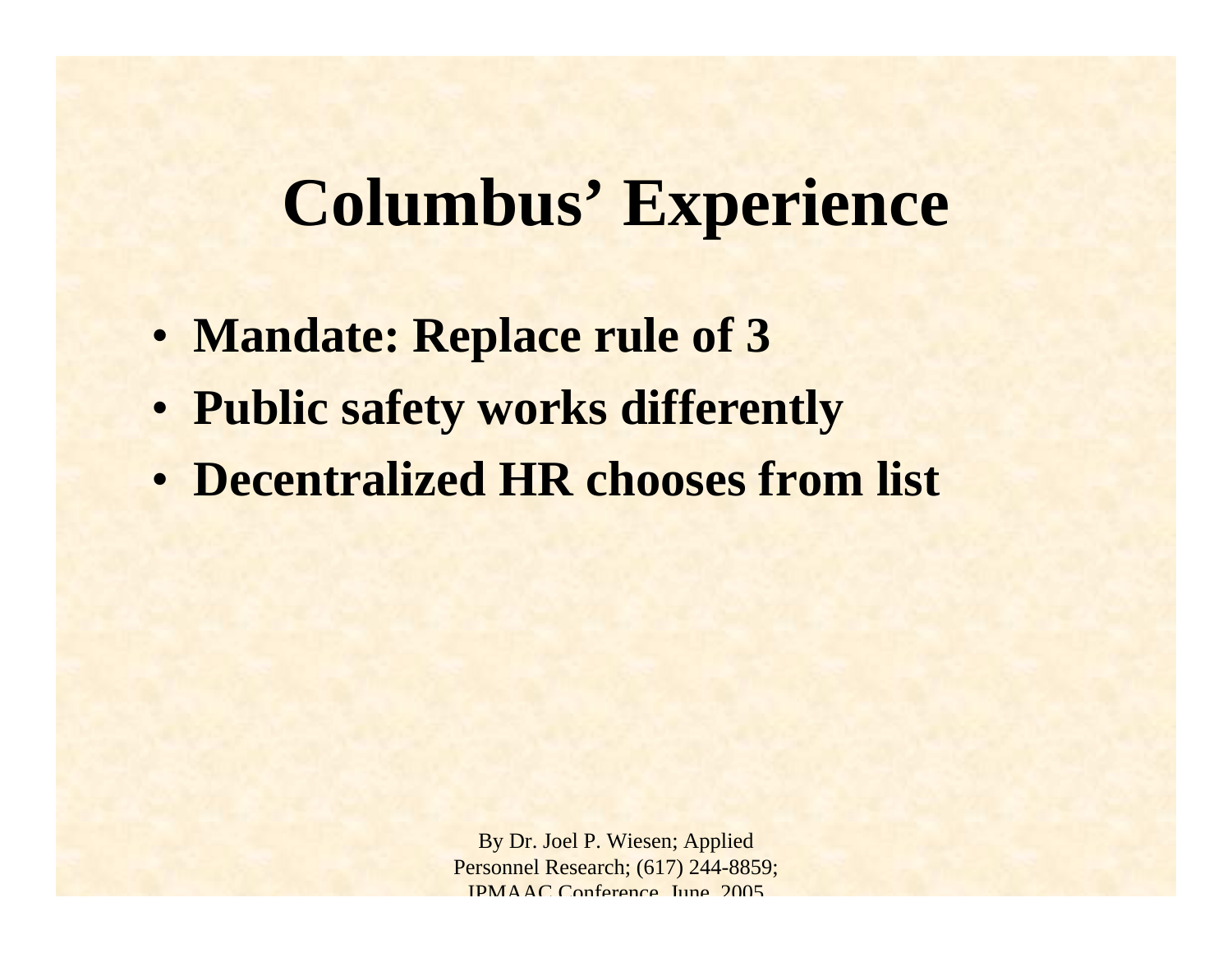#### • **Disposition Codes**

-8 codes: not interested, declined, etc

#### • **List Notations**

- Contact name and date
- **Some checks on agency HR reports**
- **This is very good!**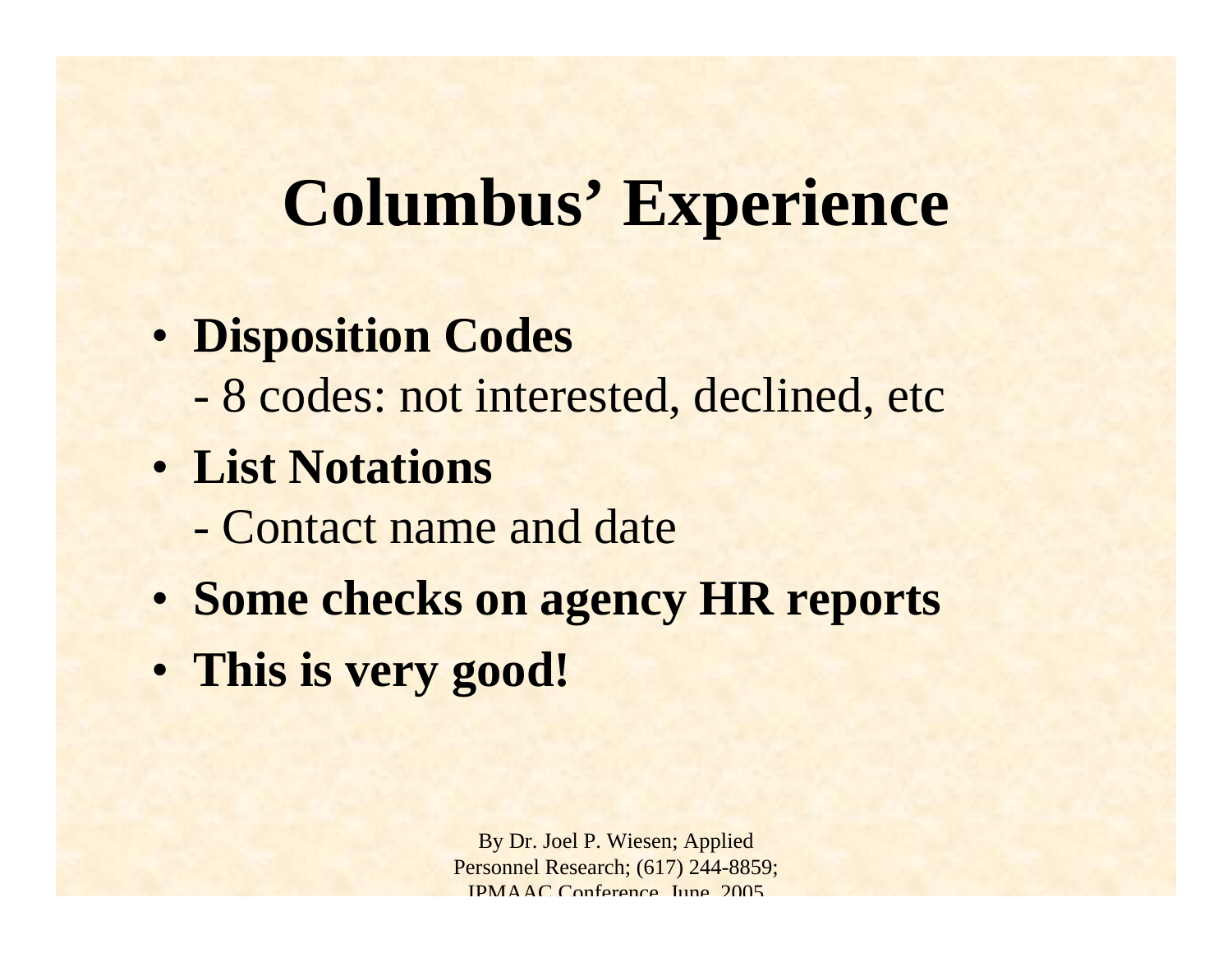- **Selection within bands and minorities**
	- -Not just select minorities
	- -Adverse impact in lower bands
	- -Some applicants flunked by CS
- **List does not indicate minority status**
- **Appointments made from all 3 bands** - How does that work?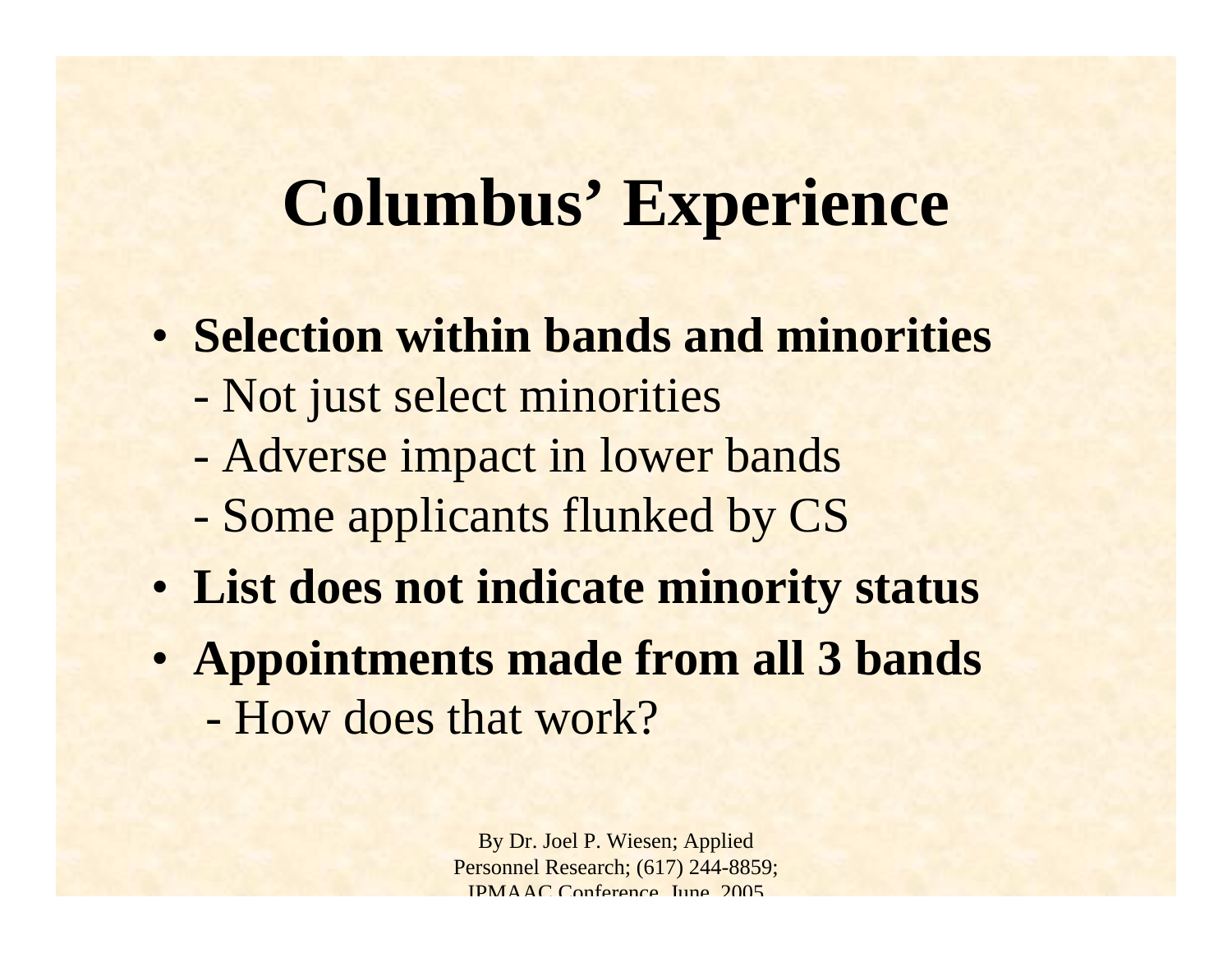### **State of Washington**

• **Agency HR screens bands on job related KSAPs**